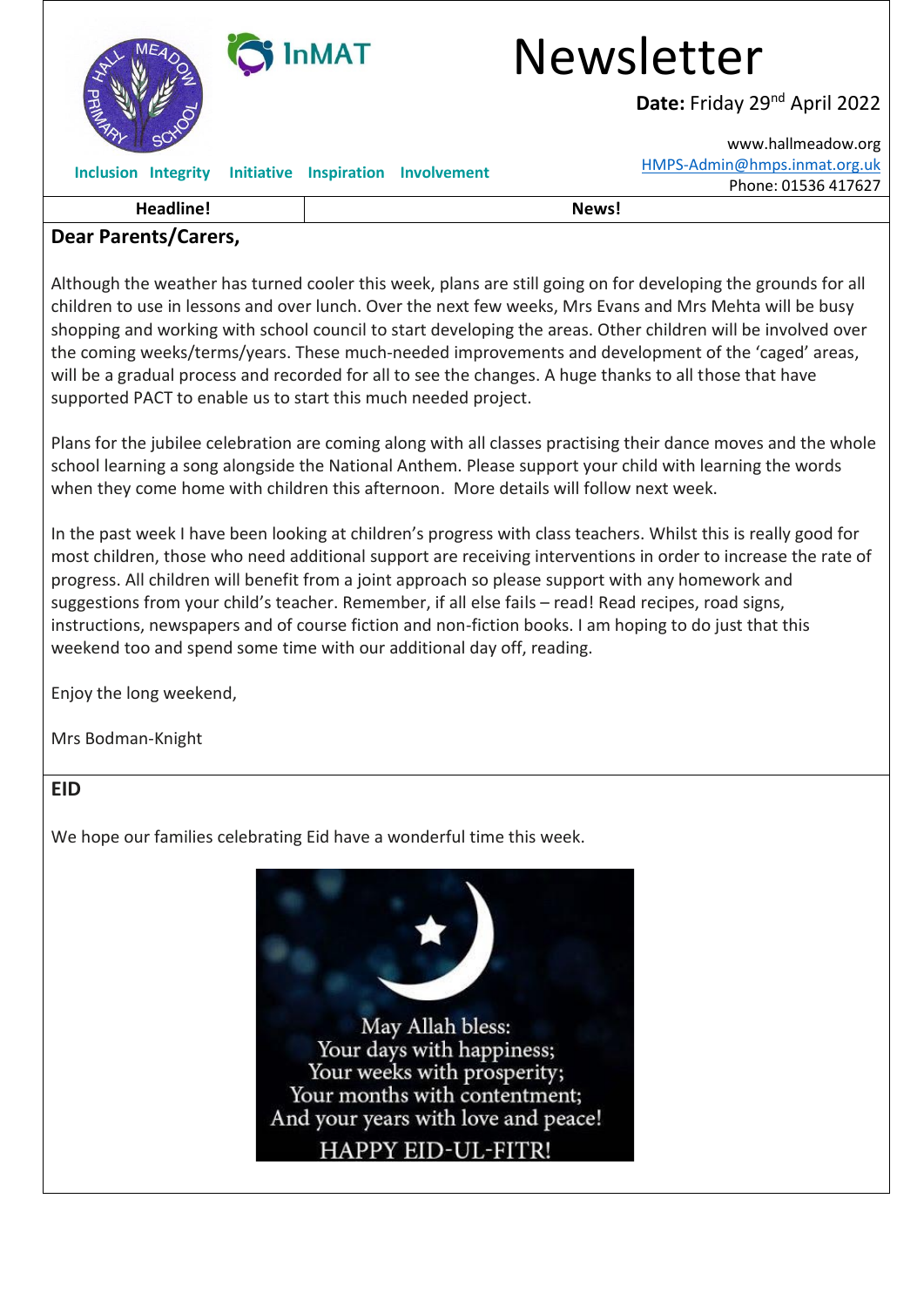#### **KNOWLEDGE ORGANISERS**

Y2-6 children are now using knowledge organisers to further understand their learning and key vocabulary. The children have been using these for the past term and are familiar with how the organiser links with their weekly learning in Science, Art/DT, History/Geography and Music.

Parents can view these on the class TEAMs accounts. For children in Iris and Demeter, topic webs will be sent via Tapestry

#### **ILLNESS REMINDERS**

Children with mild symptoms such as a runny nose, sore throat, or slight cough, who are otherwise well, can continue to attend school.

Children who are unwell and have a high temperature should stay at home. They can return to school when they no longer have a high temperature and are well enough to attend.

#### **COVID**

If a child has a POSTITIVE COVID-19 test result, they should try to stay at home and avoid contact with other people for 3 days after the day they took the test. After 3 days, if they feel well and do not have a high temperature, they are able to return to school.

Children who live with someone who has a positive COVID-19 test result, should continue to attend school as normal.

#### **VOMITING/ DIARRHOEA**

Children who vomit or have diarrhoea must stay at home for 48hrs from the last episode.

Please remember to call the school office for every day your child is off sick. This is a safequarding *requirement.*

Thank you for your continued to support.

**Tik Tok** 

# **TIK TOK CONCERNS**

Children from across the school have been discussing what they have seen on TikTok in school. TikTok trends and challenges are a popular part of the app that change often. Users can re-create content from dance challenges to memes about current events. While many are harmless and fun, there are others that need to be monitored closely.

These challenges and trends can harm a child's physical health and mental wellbeing. Please note, the minimum age for TikTok is 13 years old.

If we have concerns regarding online safety in the home we do have a duty of care to log this on our system and, if required, seek external support including that of social services.

Please see the attached 'Parents Guide' for more information.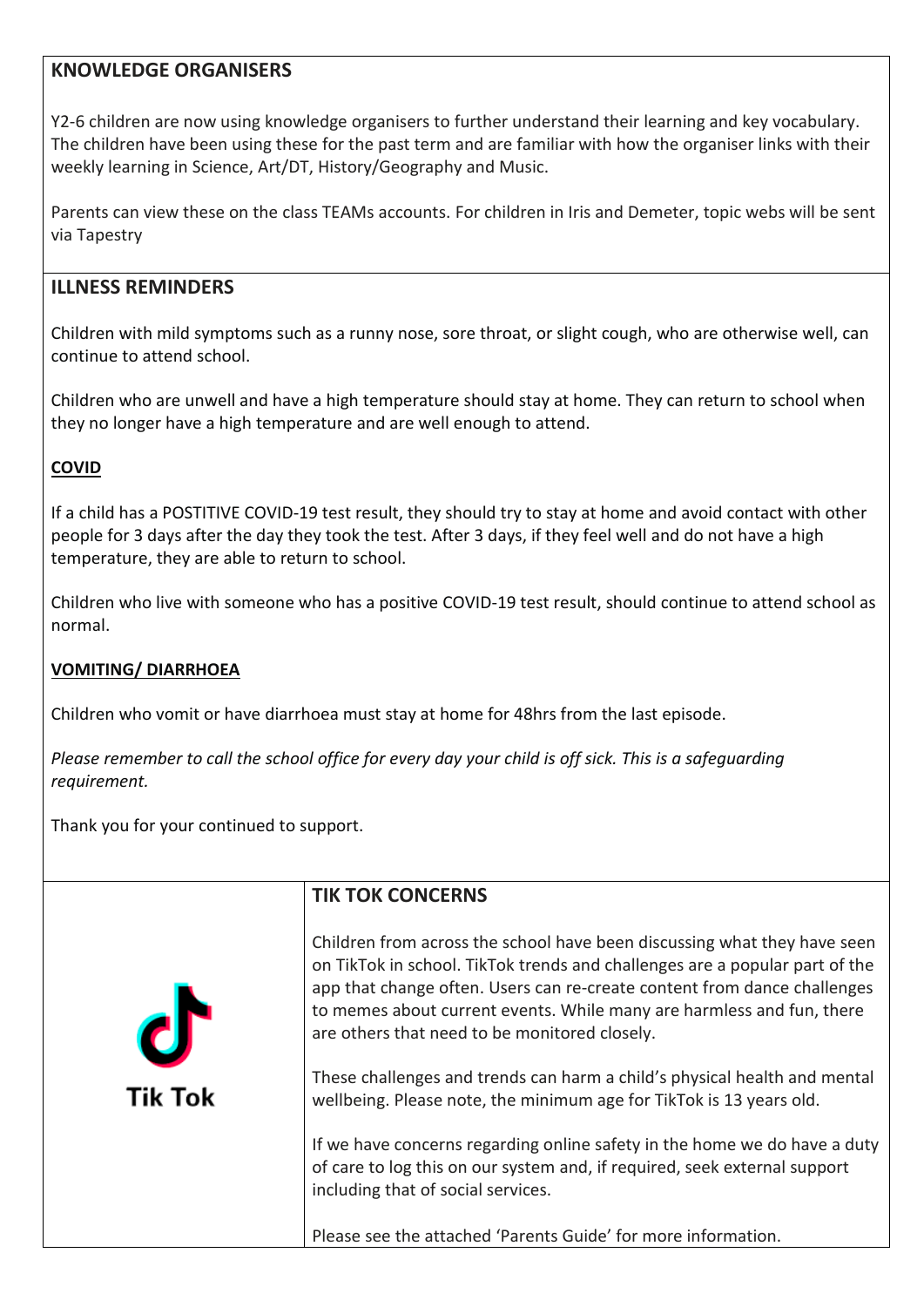|                                      | DISCOVER NORTH NORTHAMPTONSHIRE APP                                                                                                                                                                                                                                                                                                                                    |
|--------------------------------------|------------------------------------------------------------------------------------------------------------------------------------------------------------------------------------------------------------------------------------------------------------------------------------------------------------------------------------------------------------------------|
| North<br>Northamptonshire<br>Council | The new DiscoverNN app from North Northamptonshire Council aims to<br>help people plan days out, find shopping opportunities, make reservations,<br>book appointments and buy products, as well as take advantage of<br>rewards and discounts on offer from local businesses.<br>Please see the attached poster for more information and where to<br>download the app. |
|                                      |                                                                                                                                                                                                                                                                                                                                                                        |
|                                      | <b>IRIS CLASS NEWS</b>                                                                                                                                                                                                                                                                                                                                                 |
|                                      | One of our Iris Class children found a fallen cocoon at home and brought it<br>in for show and tell.<br>The children have been patiently waiting to see if anything would hatch.                                                                                                                                                                                       |
|                                      | On Thursday, a beautiful Moth emerged!                                                                                                                                                                                                                                                                                                                                 |
|                                      |                                                                                                                                                                                                                                                                                                                                                                        |
|                                      | The children have been so excited and wanted to share their happy news<br>with you all.                                                                                                                                                                                                                                                                                |
|                                      | <b>CONGRATULATIONS!</b>                                                                                                                                                                                                                                                                                                                                                |
|                                      | Congratulation to Miss Day, whose Tap Dance group won first place at the<br>Northampton Festival of Dance!                                                                                                                                                                                                                                                             |

Her students from Starlight Dance and Musical Theatre school wowed the adjudicators with a routine to 'Believer' and now she's on the lookout for the next stars!

Starlight Dance Kettering have a new class time starting next week for Tap Dance for ages 5-9. Thursdays 4-5. First class is free so please do pop along and give it a try.

# **PACT**



## **Beetle Drive**

Tickets are now on sale for our Beetle Drive evening on Friday 13th May 6.30pm – approx. 8.30pm

Tickets can be bought at <http://www.pta-events.co.uk/hallmeadowspact> Children £4 Adults £5.50, which includes sausage and chips or a chip butty. Ticket sales close on Tuesday 10<sup>th</sup> May.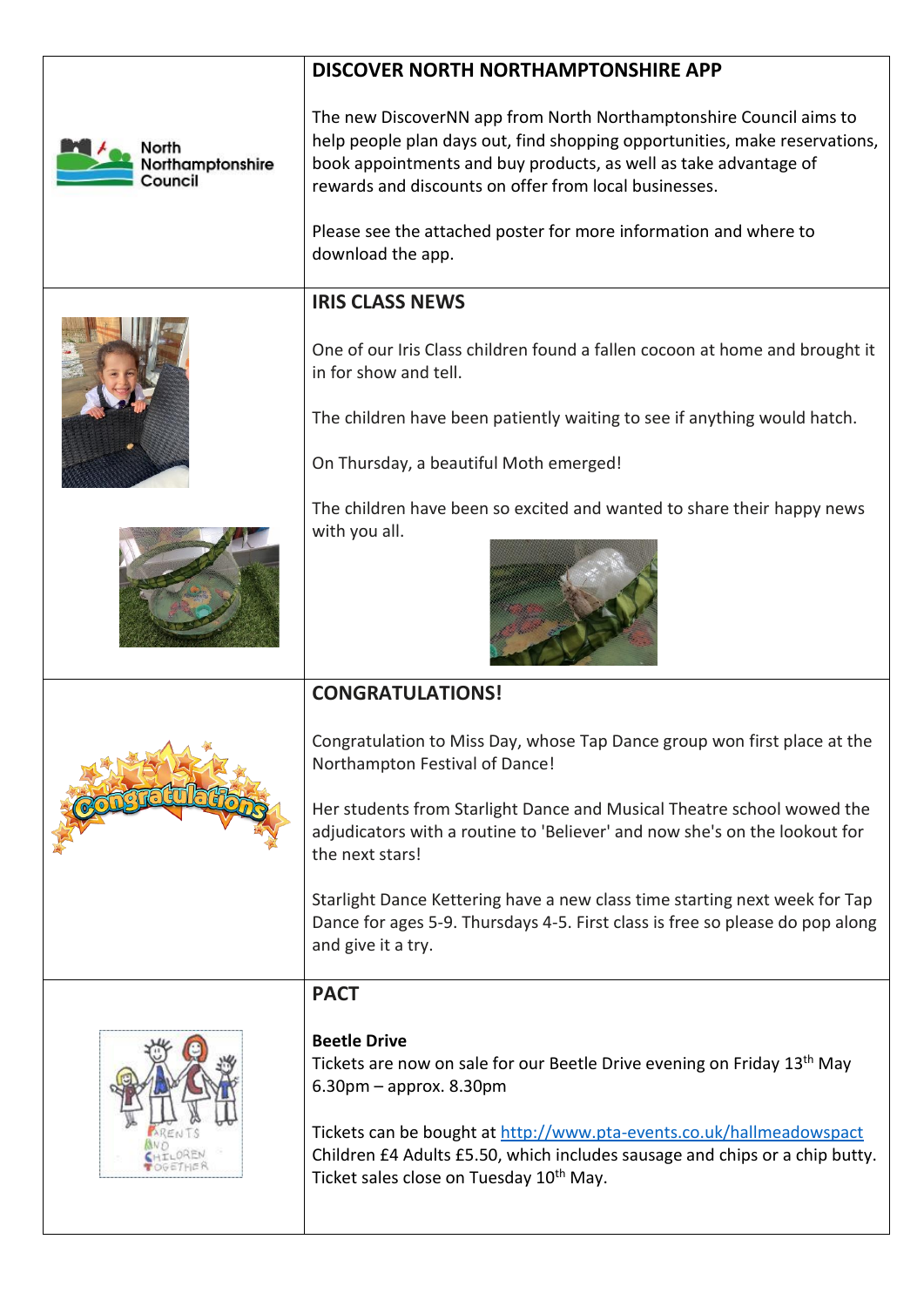|                                                                                                                                                                                      | <b>EGM</b><br>An EGM is planned for Wednesday 25 <sup>th</sup> May, 7pm, in the school hall.<br>Everyone is welcome!<br><b>School Lottery</b><br>The first draw has started, but there's still time to enter at:<br>https://www.yourschoollottery.co.uk/lottery/school/hall-meadow- |
|--------------------------------------------------------------------------------------------------------------------------------------------------------------------------------------|-------------------------------------------------------------------------------------------------------------------------------------------------------------------------------------------------------------------------------------------------------------------------------------|
|                                                                                                                                                                                      | primary-school Good luck!                                                                                                                                                                                                                                                           |
| Vou                                                                                                                                                                                  | <b>This Week's Stars are:</b><br>Iris - Merryn<br><b>Demeter</b> - Yasmin<br>Apollo - Louie<br><b>Poseidon - Evie</b><br>Athena - Tahli<br>Ares - Saim<br>Zeus - Zachery                                                                                                            |
| Whole school - @primary_hall<br>Iris - @HMIris2<br>Demeter - @DemeterHm<br>Apollo - @HmApollo<br>Poseidon - @HmPoseidon<br>Athena - @HMAthena6<br>Ares - @HMAres2<br>Zeus - @hm_zeus | <b>Tweet of the week!</b><br>HMAthena @HMAthena6 · 14h<br>Working on handwriting today. @InMAT_@primary_hall @KineticLetters<br>$\heartsuit$ 2<br>$\hat{\mathbb{C}}$<br>131<br>Q                                                                                                    |
|                                                                                                                                                                                      | <b>DATES FOR DIARY!</b>                                                                                                                                                                                                                                                             |
| Dates for                                                                                                                                                                            | May<br>9 <sup>th</sup> May - Year 6 SATs week                                                                                                                                                                                                                                       |
|                                                                                                                                                                                      | 13 <sup>TH</sup> May - PACT Beetle Drive                                                                                                                                                                                                                                            |
|                                                                                                                                                                                      | 19 <sup>th</sup> May - Young Voices                                                                                                                                                                                                                                                 |
|                                                                                                                                                                                      | 20 <sup>th</sup> May - Year 2 SATs week                                                                                                                                                                                                                                             |
| 2021-22                                                                                                                                                                              | 26 <sup>th</sup> May - Queen's Jubilee Dance 2.30pm                                                                                                                                                                                                                                 |
|                                                                                                                                                                                      | 27 <sup>th</sup> May - Dress like a Queen or King                                                                                                                                                                                                                                   |